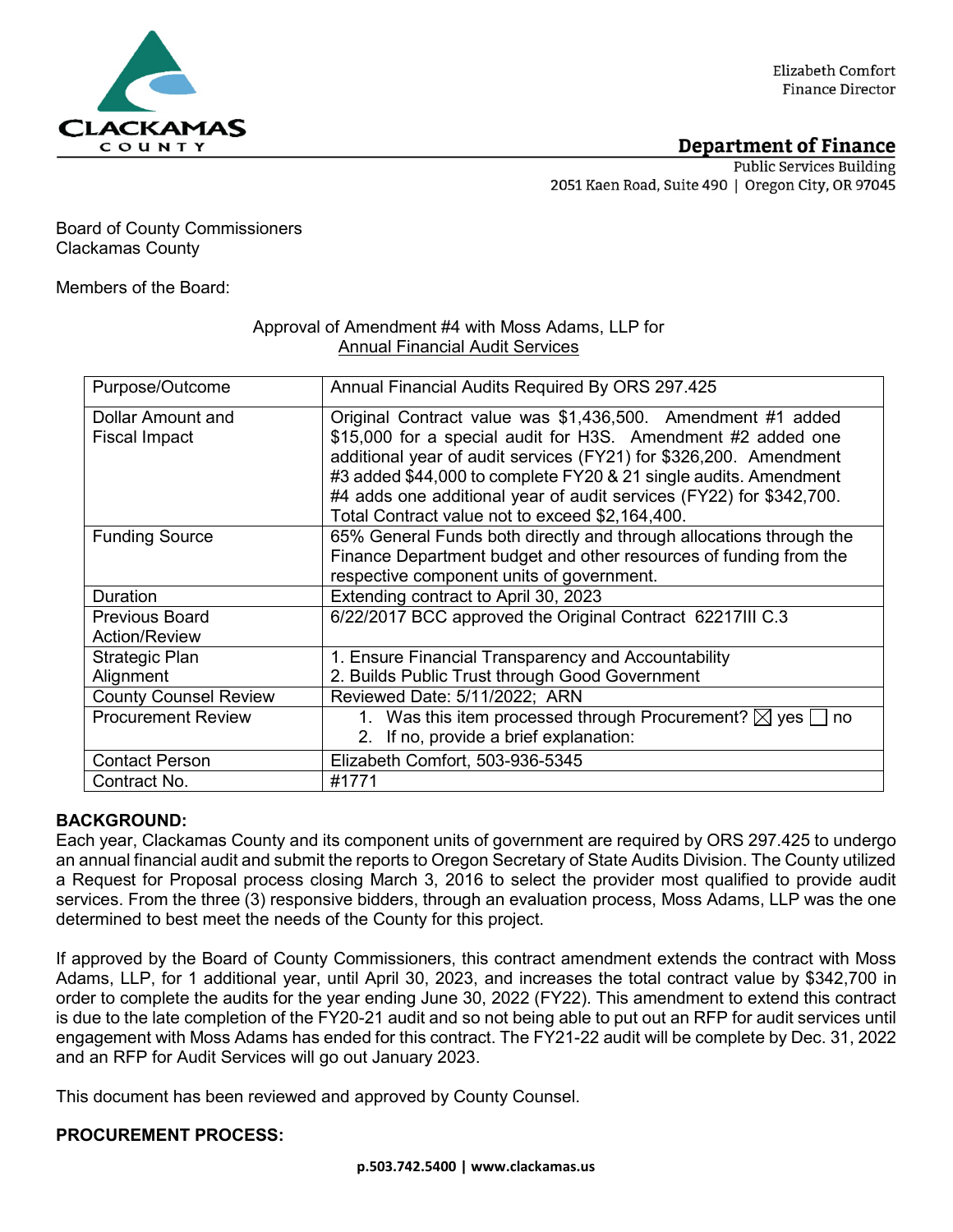This Amendment is in accordance with LCRB C-047-0800(b) for an unanticipated amendment.

**RECOMMENDATION:** Staff respectfully recommends the Board approve Amendment #4.

Sincerely,

Elizabeth Comfort Finance Director

Placed on the BCC Agenda \_\_\_\_\_\_\_\_\_\_\_\_\_\_\_\_\_\_\_\_\_ by Procurement and Contract Services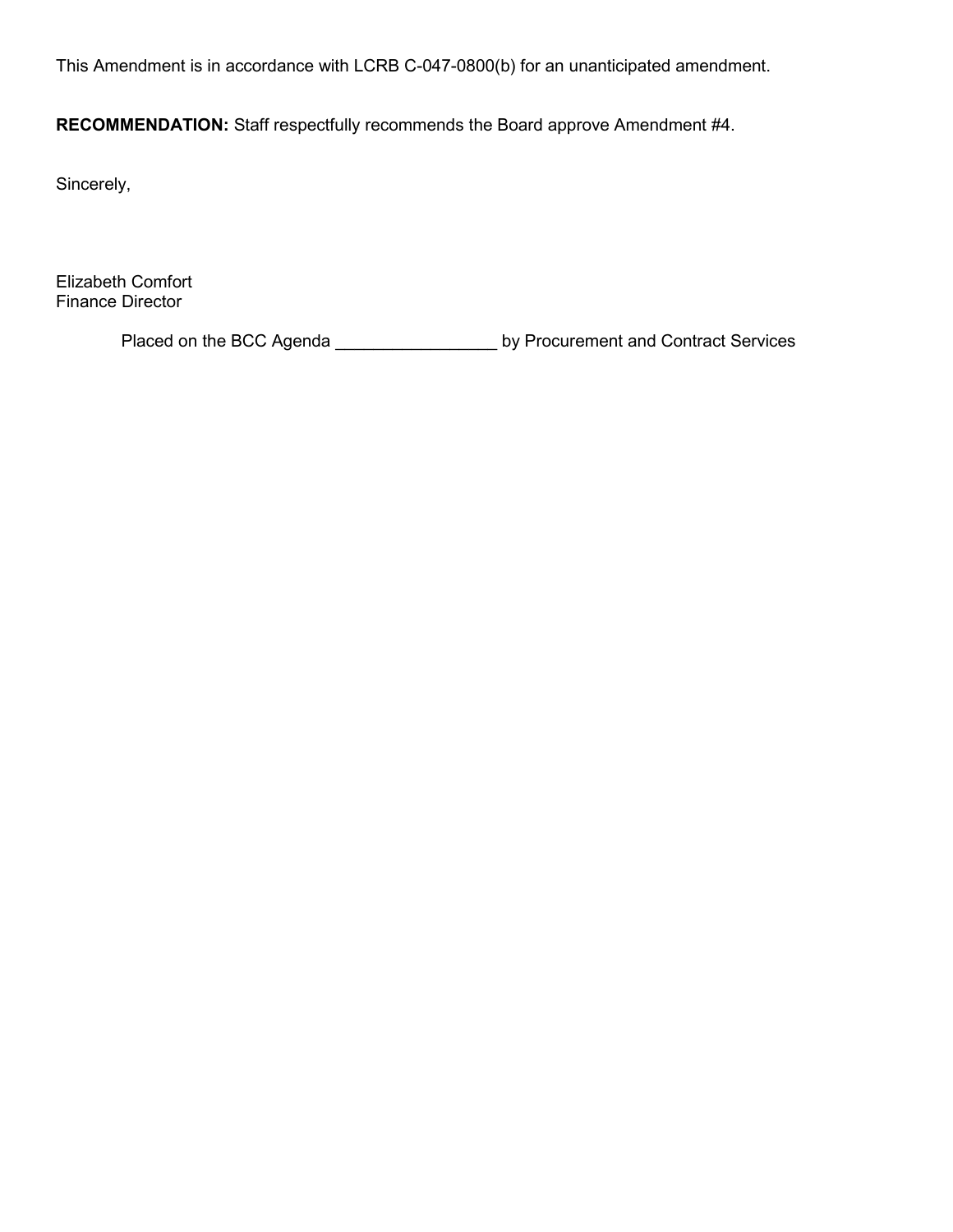### **AMENDMENT #4** TO THE CONTRACT DOCUMENTS WITH MOSS ADAMS, LLP FOR ANNUAL **FINANCIAL AUDIT SERVICE** Contract #1771

This Amendment #4 is entered into between Moss Adams, LLP ("Contractor") and Clackamas County ("County") and shall become part of the Contract documents entered into between both parties on June 22, 2017 ("Contract").

The Purpose of this Amendment #4 is to make the following changes to the Contract:

- ARTICLE I, Section 1. Effective Date and Duration is hereby amended as follows: 1. The Contract termination date is hereby changed from April 30, 2022 to April 30, 2023.
- ARTICLE I, Section 2. Scope of Work is hereby amended as follows:  $2.$ Contractor will perform one (1) additional year of financial audit Work. This includes financial audit Work for Clackamas County, Clackamas County Development Agency, North Clackamas Parks and Recreation District, Clackamas County Enhanced Law Enforcement Service District, Library District of Clackamas County, Clackamas County Extension and 4-H Service District, Housing Authority of Clackamas County, and Water Environment Services.
- ARTICLE I, Section 3. Consideration is hereby amended as follows: 3. In consideration for Contractor performing the additional year of financial audit Work, County will pay Contractor an amount not to exceed \$342,700.00. Payment will be on a flat fee basis per audit completed, as set forth in the fee schedule (described as FYE2022) attached as Exhibit G and hereby incorporated by reference. The total Contract compensation shall not exceed \$2,175,400.00.

| ORIGINAL CONTRACT             |   | \$1,436,500.00 |
|-------------------------------|---|----------------|
| AMENDMENT #1                  |   | 15,000.00      |
| <b>AMENDMENT #2</b>           | S | 326,200.00     |
| <b>AMENDMENT#3</b>            | S | 55,000.00      |
| <b>AMENDMENT #4</b>           |   | 342,700.00     |
| <b>TOTAL AMENDED CONTRACT</b> |   | \$2,175,400.00 |

Except as expressly amended above, all other terms and conditions of the Contract shall remain in full force and effect. By signature below, the parties agree to this Amendment #4, effective upon the date of the last signature below.

Moss Adams, LLP

### **Clackamas County**

Chair

**Recording Secretary** 

Date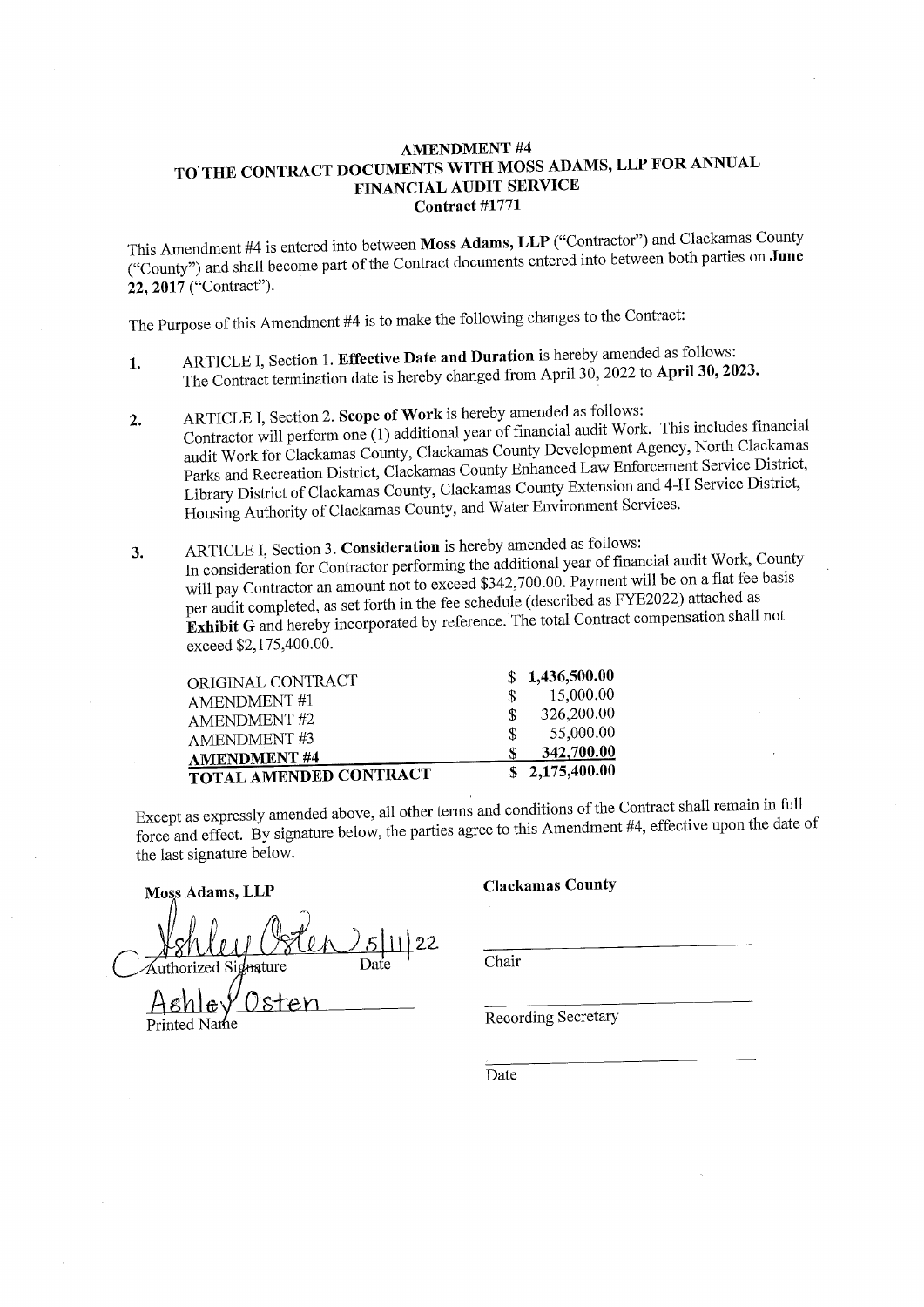Approved as to Form:

County Counsel

05/11/2022<br>Date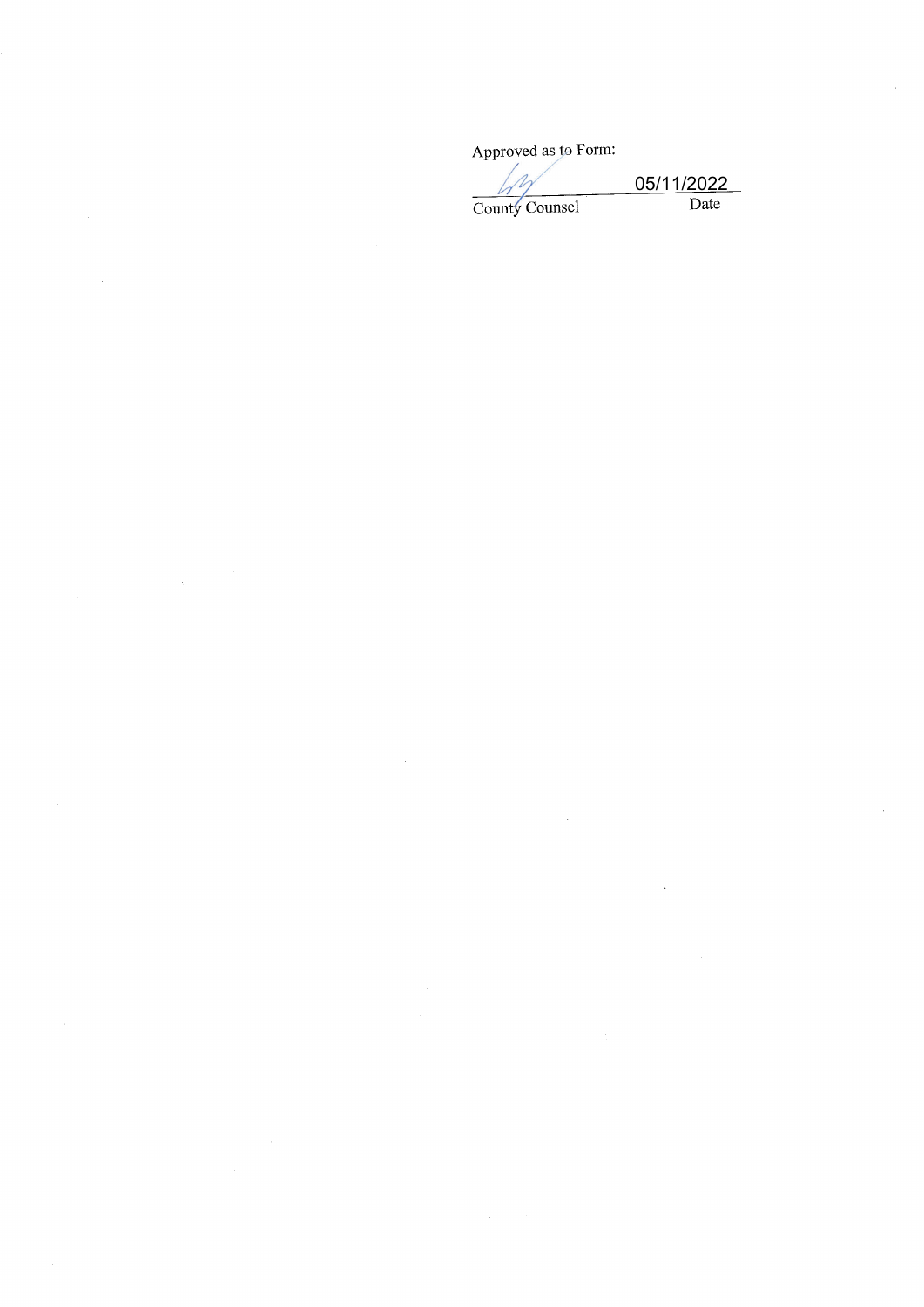# **EXHIBIT G<br>FEE SCHEDULE FOR FYE 2022**

 $\sim$   $\sim$ 

 $\sim$ 

 $\mathcal{L}^{\text{max}}_{\text{max}}$ 

 $\sim$ 

 $\sim 10$ 

 $\sim$ 

 $\hat{\mathcal{A}}$ 

 $\sim$ 

 $\bar{\tau}$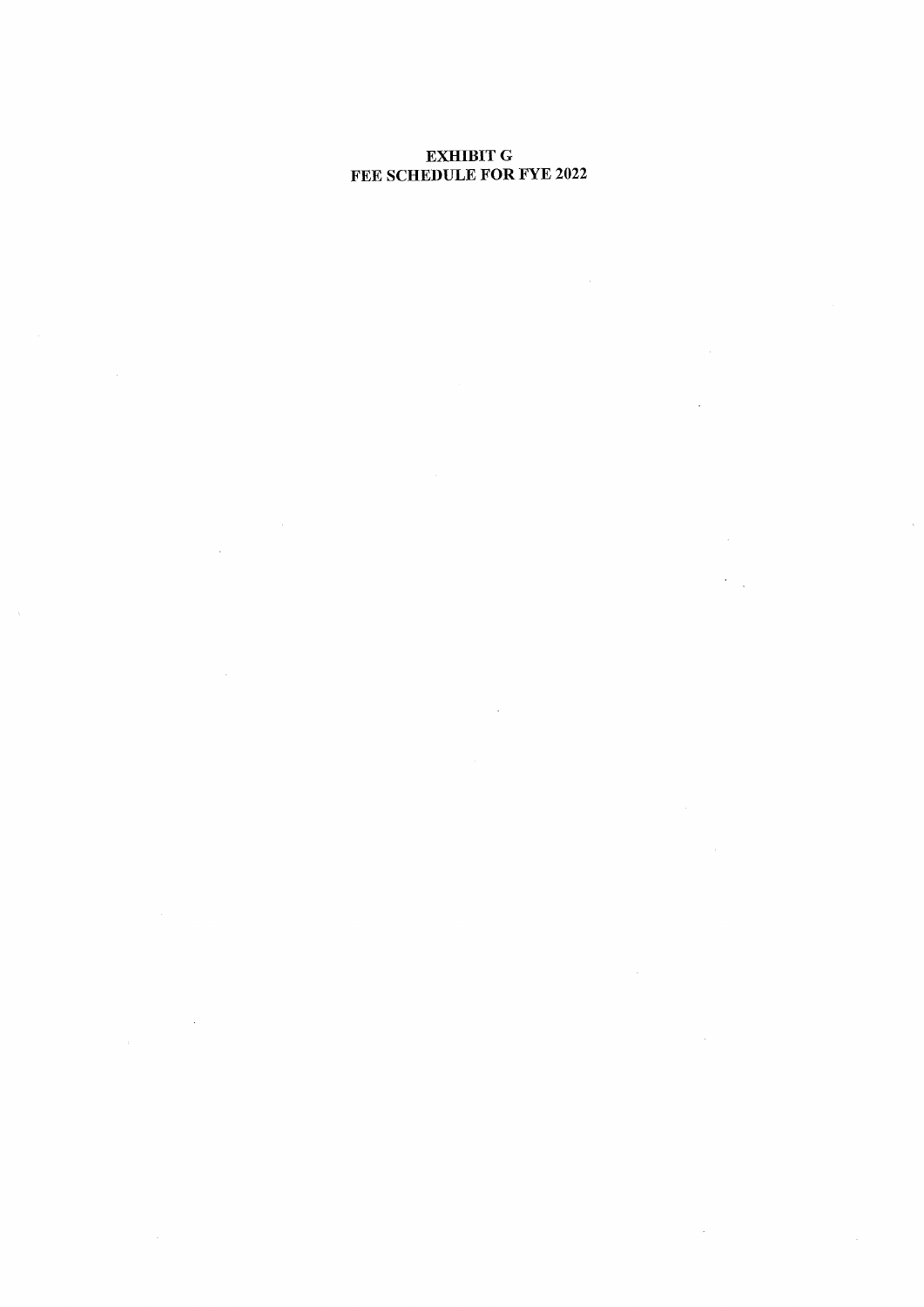T (503) 242-1447 F (503) 274-2789

805 SW Broadway Suite 1200 Portland, OR 97205

#### March 30, 2022

MOSSADAMS

### **Elizabeth Comfort** Finance Director

### **Clackamas County**

2051 Kaen Road Oregon City, OR 97045

Dear Elizabeth,

Our team has thoroughly enjoyed working with the County, and we are excited about the opportunity to continue working with you. Similar to many organizations, over the last year, we have seen an increasing need to pay our people more to retain and attract talent which has led to increases in our rates. As a result, our 2022 rates shown below have increased by approximately 5% from the 2021 audit, which was a lump sum proposed fee of \$326,200. As a very important client, we are committed to providing you with superior technical knowledge, responsive service, and the highest quality available at a fair price. We are pleased to present the following fee estimate for the County for the year ending June 30, 2022.

### **Proposed Fee Schedule**

| <b>Service Description</b>                                                                                                           | थिरिके    |
|--------------------------------------------------------------------------------------------------------------------------------------|-----------|
| County Annual Comprehensive Financial Report (ACFR)<br>Audit                                                                         | \$146,000 |
| County Report on single audit (fee for 2 major federal<br>programs)                                                                  | \$41,800  |
| Clackamas County Development Agency ACFR audit                                                                                       | \$24,100  |
| North Clackamas Parks & Recreation District ACFR audit                                                                               | \$29,300  |
| Clackamas County Service District #5, (Lighting District)<br>financial statement audit                                               | \$4,000   |
| Clackamas County Enhanced Law Enforcement Service<br>District financial statement audit                                              | \$4,000   |
| Library District of Clackamas County financial statement<br>audit                                                                    | \$4,000   |
| Clackamas County Extension and 4-H Service District<br>financial statement audit                                                     | \$4,000   |
| Housing Authority of Clackamas County Financial Statement                                                                            |           |
| Audit, including report on single audit (fee for two major<br>programs) and agreed-upon procedures for REAC electronic<br>submission | \$51,900  |
| Water Environment Services ACFR audit                                                                                                | \$33,600  |
| Out-of-pocket fees                                                                                                                   | Included  |
| <b>Total Lump Sum Proposed Fees</b>                                                                                                  | \$342,700 |

Assurance, tax, and consulting offered through Moss Adams LLP. Wealth management offered through Moss Adams Wealth Advisors LLC. Investment banking offered through Moss Adams Capital LLC,